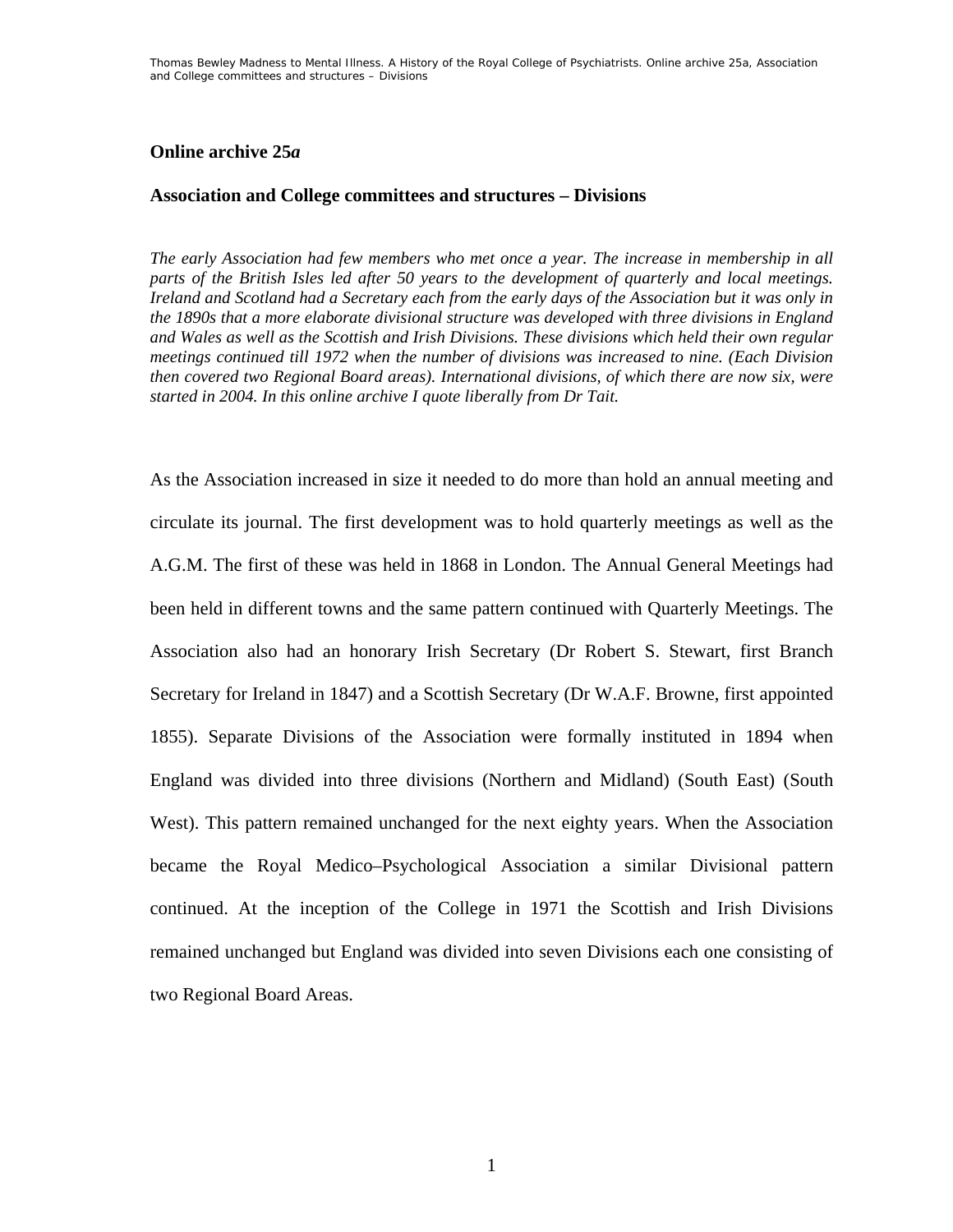#### **THE SCOTTISH DIVISION**

The Divisional structure in the Association and College is best exemplified with an account of the Scottish Division (Tait, 1992). In 1854 there was a suggestion to form a Branch Association in Scotland which was approved but not implemented. The following year Dr W.A.F. Browne was appointed Honorary Secretary for Scotland (Dr Browne later became the first President of the renamed Medico–Psychological Association in 1866). Dr Skae, the father of Edinburgh Psychiatry, was the first Scottish psychiatrist to be President of the early Association in 1863. The first A.G.M. of the Association to be held in Scotland had taken place under the Presidency of John Connolly in 1858. In September 1869 Dr John Batty Tuke of Cupar (later to be knighted as a politician) announced that, 'it is the wish of the members of the Medico–Psychological Association resident in Scotland and the North of England to hold a meeting at Edinburgh…for the purpose of organising a Branch Association on the same basis as the one now working in London.' This proposal was stimulated by the preceding 1868 meeting in London, when it was suggested that regular quarterly as well as annual meetings be held, and that two of these should be in Scotland or the North. In 1869 an Edinburgh meeting was held, and it was minuted that those present 'resolve themselves into a Branch Association, always under the Medico– Psychological Association, with a view to having special meetings of those members who reside in Scotland and the North of England, and others who may choose to attend.' Such a resolution had to be acceptable to the Association, and the then President was consulted as to its legitimacy and propriety. The President was Dr Thomas Laycock, Professor of the Practice of Physic at Edinburgh University, and he assured the members that the plan was permissible. He appears to have anticipated the decision, attending in that year the Lord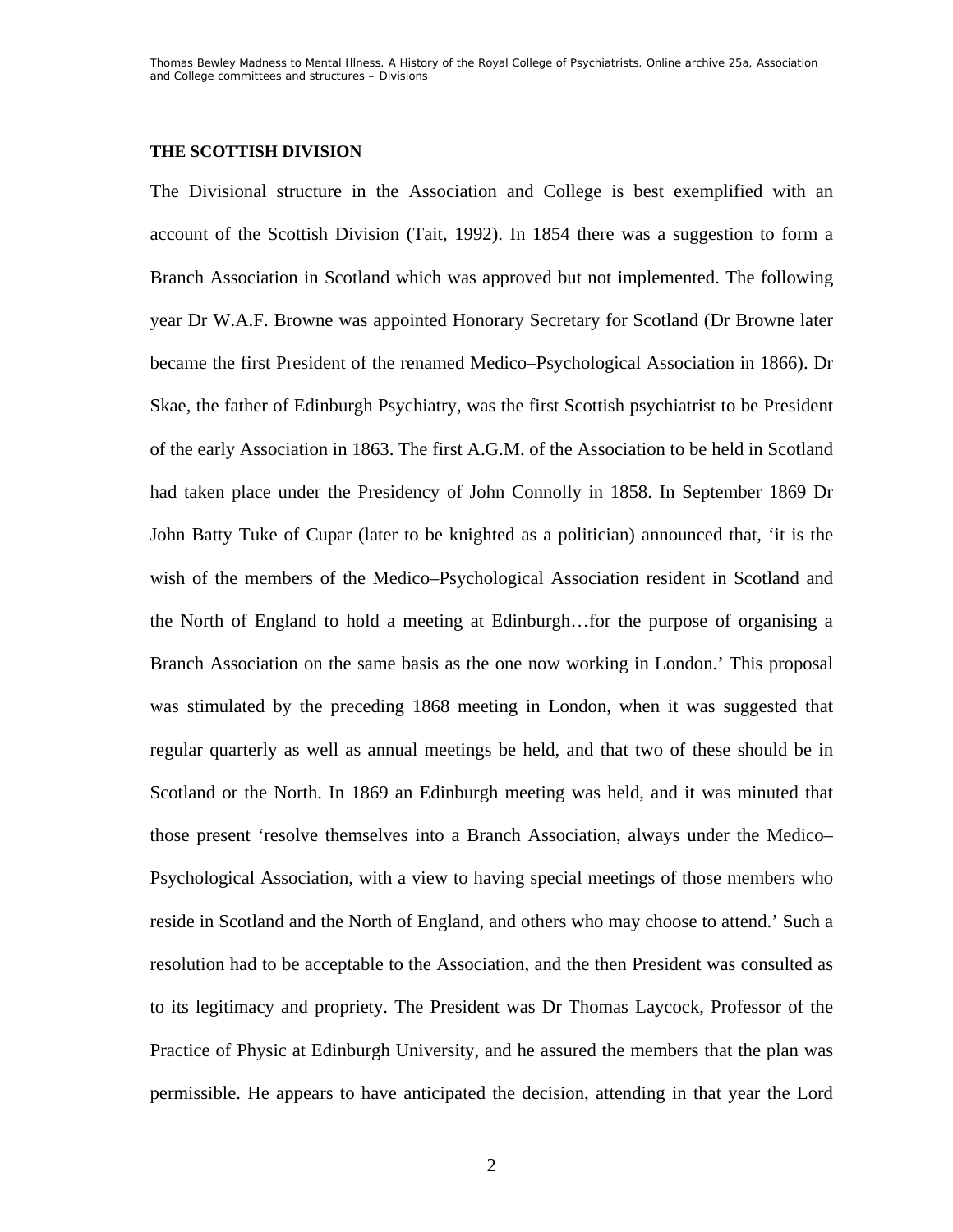Advocate concerning mentally defective criminals, and leading a deputation from 'the Scottish Branch of the Association'. A second, largely scientific, meeting was held in Glasgow the following spring.

The number and vigour of meetings varied over the years, with secretaries recording their traditional complaints. Even in the 1900s one wrote , 'It is always a great difficulty getting papers for the meeting', and the plaintive, 'I have not received replies to my postcard from a great number of members'. At the turn of the century meetings were more frequently held in asylums, rather than centrally. This was to be recurrently advocated even as late as 1932 when the then Dr David Henderson moved that future meetings should be held 'in varying parts of the country, and that these meetings be of a whole day nature, so that adequate time is provided for the discussion of both business and scientific subjects'. This was unanimously carried.

The Division's announced functions were the advancement of knowledge of mental illness, and improving the treatment and care of the afflicted. In pursuing these aims the Scottish Division, a small body, was sometimes able to act formally under its own flag; but often individual members grouped together, and the intentions were realized through larger and more influential bodies, the established Colleges and the Universities. In Scotland psychiatry, represented by the Division and its members, probably had a closer relationship with mainstream medicine and the academic world than in some other parts of Britain. The Scottish members of the Association were always involved in direct representations to official bodies, on behalf of their patients. In the middle 1850s there was a Governmental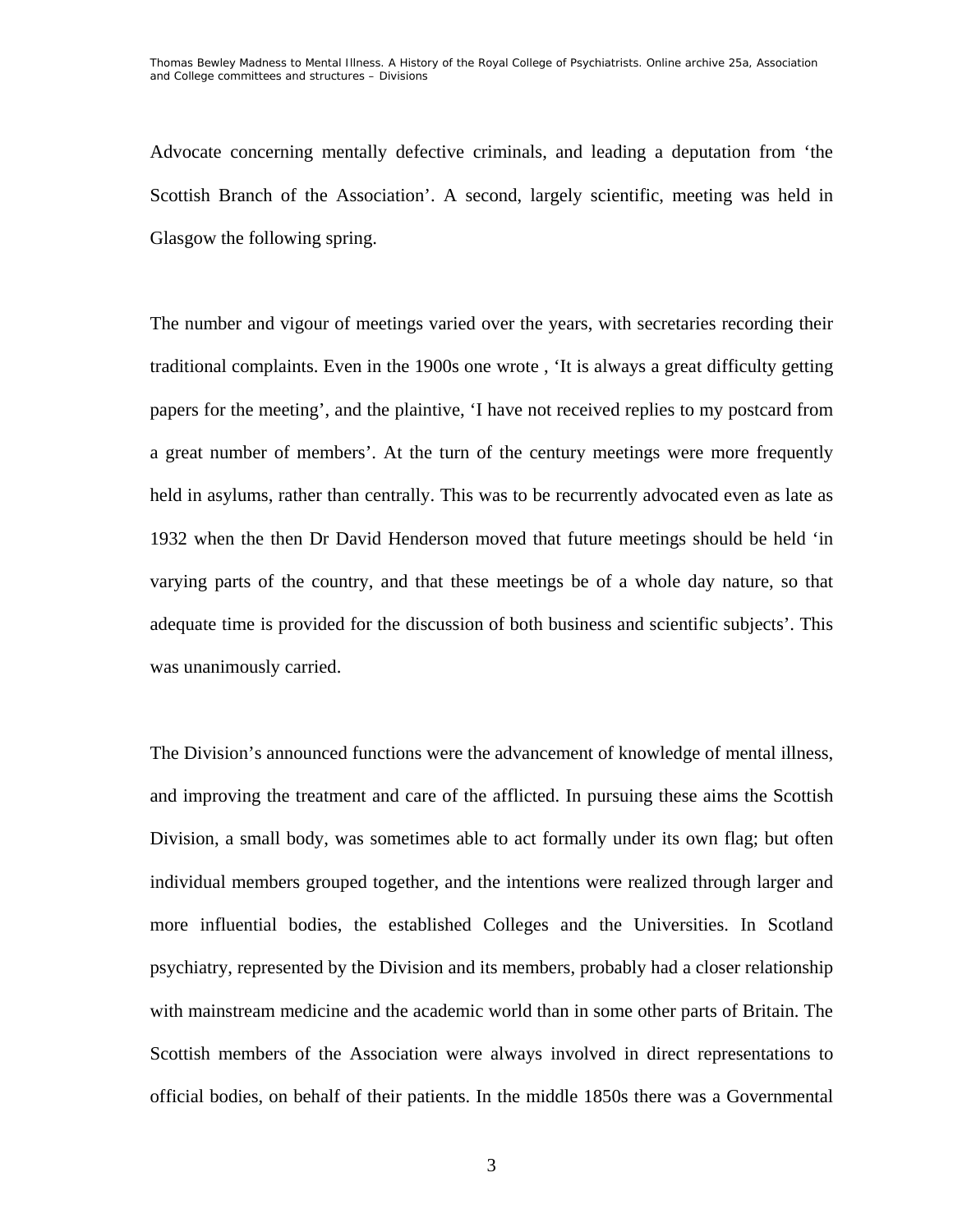enquiry into the care and legal status of lunatics in Scotland to which distinguished colleagues like Skae and Browne gave evidence; and the 1857 Lunacy (Scotland) Act, which established the Board of Control, was only the first of many statutory proposals and measures to whose ideas and drafting the members gave detailed comment and criticism.

At the 1869 meeting there was a recommendation that wards be provided in the new Edinburgh Royal Infirmary 'for teaching purposes'. This did not succeed, and was watered down to a resolution addressed to Universities and the General Medical Council that teaching in insanity, and examination thereon, should be imperative in any medical curriculum. It was only in 1888 that the GMC suggested this was desirable, and five years later it was made compulsory. Postgraduate education by the Division, pending the much later establishment of academic training courses, was carried out mainly by the presentation and discussion of cases and investigations.

The Division was interested in research. In 1896 the Central Pathological Laboratory was founded, located in Edinburgh, supervised by a Special Board, elected by the Superintendents, with a view to conducting research and examining pathological material. This institution was to continue for several decades, with some duplication elsewhere – as in the West of Scotland Neuropsychiatric Institute. In the Laboratory's research, and in its publications, there was some concentration on brain pathology, on infections, on theories of auto-intoxication, and on vaccines. As well as studies of that type, the Division recurrently tried to mount general enquiries of its membership. In 1895 Dr George Robertson suggested a Committee on Collective Investigation: to propose subjects, to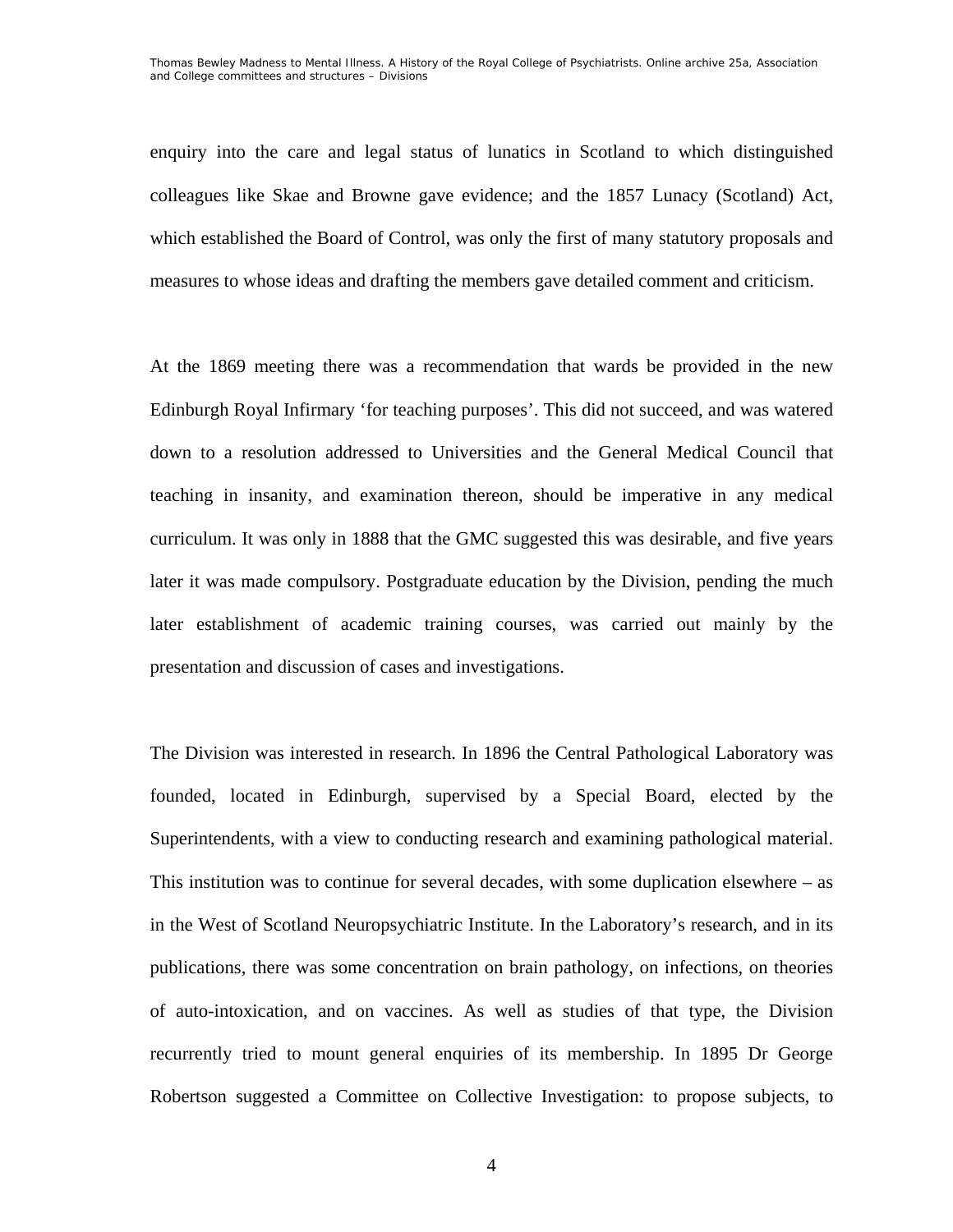circulate these for criticism and to render uniform the methods of inquiry. The first enquiry was to be on Statistics and Types of Epileptic Insanity. It was later, as a College Division, that collaborative studies, from member groups in the Division flourished on, for example, first episode schizophrenia, or the condition of long-stay patients.

Following the 1939-1945 War that Scottish special interest sections and groups were established in research, child psychiatry, learning disability, forensic psychiatry, psychotherapy, old age, and rehabilitation and management. These sections also concerned themselves with medico-political matters.

The advent of the National Health Service meant an enormous expansion of the Division's medico-political role, in both responding to Governmental consultation papers and developing their increasingly detailed suggestions and plans. In 1969 a memorandum on the 'Development of Area Mental Health Services in Scotland' was composed; in 1971 a memoranda on 'Doctors in an Integrated Health Service'; and in 1973 an 80-page detailed, uninvited and widely circulated statement on 'The Future of Psychiatric Services in Scotland'. Since then there has been a multitude of working groups and subcommittees, sometimes Division based, sometimes Governmentally sponsored with invited or nominated members from the Division. This places a considerable burden on committee members, and others. Scotland, with its own distinctive law, its own Health Department, its many statutory and voluntary institutions of entirely Scottish character, probably requires as much consultation with and input from the Division, as England. The Scottish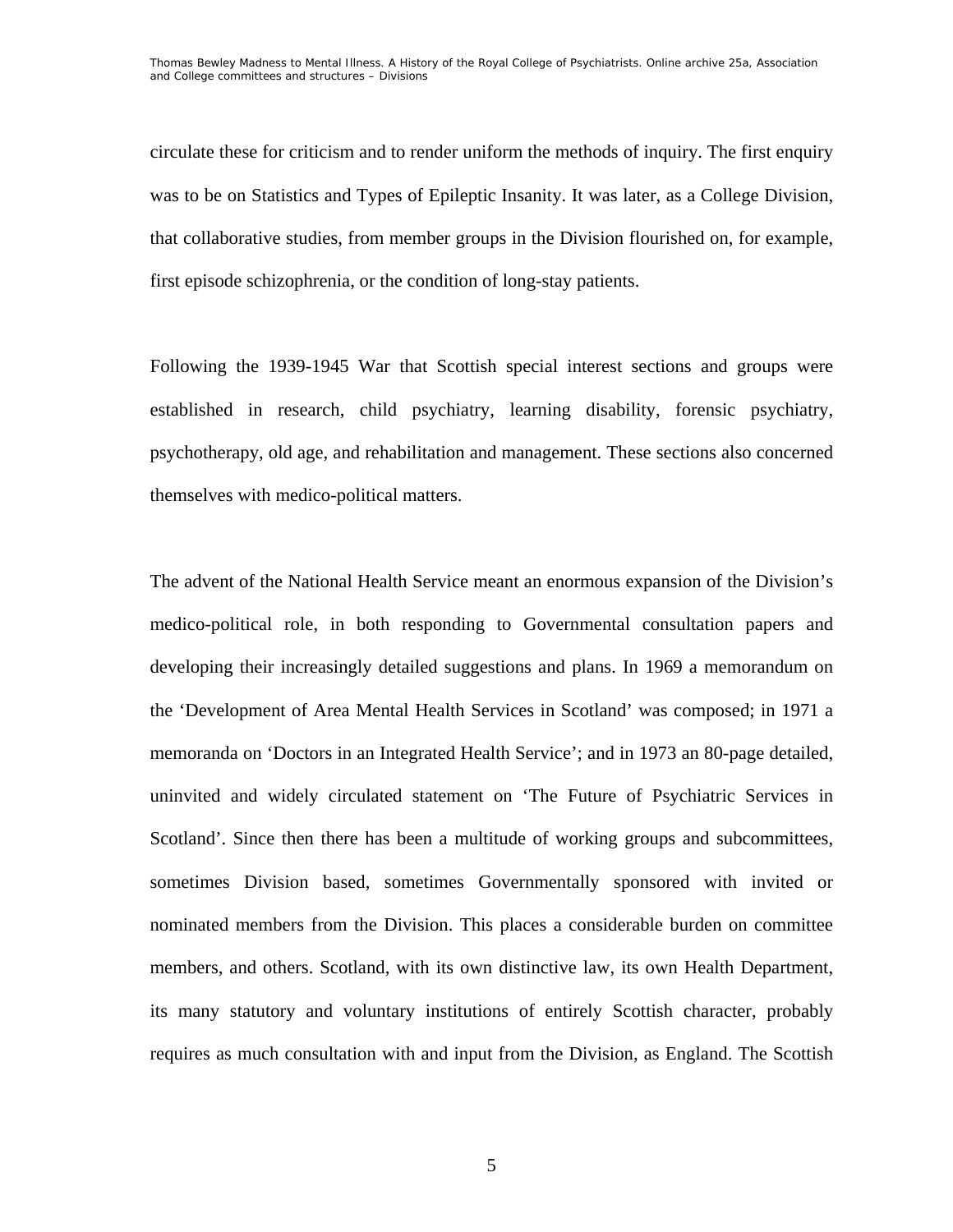Division now awards two prizes for trainees in Scotland, the McHarg and the Margaret Methven Prize.

### **THE IRISH DIVISION**

A single meeting of the Irish Division can give an example of Divisional meetings which provided opportunities for colleagues to meet. They generally took place at a mental hospital (Asylum) when papers would be given followed by discussion. This included medico-political and administrative matters. Reports of all the Divisional meetings were given in the Association Journal initially and later in the Notes and News Section.

A summer meeting of the Irish Division was held at the District Asylum Kilkenny in July 1906. Dr G.F. West, Physician Superintendent, occupied the Chair and there were also present Drs. C. Norman, A. Fitzgerald, T. Drapes, and W.R. Dawson (Hon.Sec.), as well as Dr L. Buggy, who was present as a visitor. The minutes of the previous meeting having been read, confirmed, and signed, the Hon. Secretary reported with reference to various matters therein contained, and a short informal discussion took place. Letters from Mrs. Molony and Dr Oscar Woods relative to resolutions of condolence passed at the last meeting of the Division were read. It was decided to hold the next meeting of the Division at the Royal College of Physicians, Dublin.

Dr G.F. WEST contributed a 'Note on Kilkenny Asylum.'

DR CONOLLY NORMAN made a communication on 'An Ancient Form of Physicians' Register,' which he exhibited.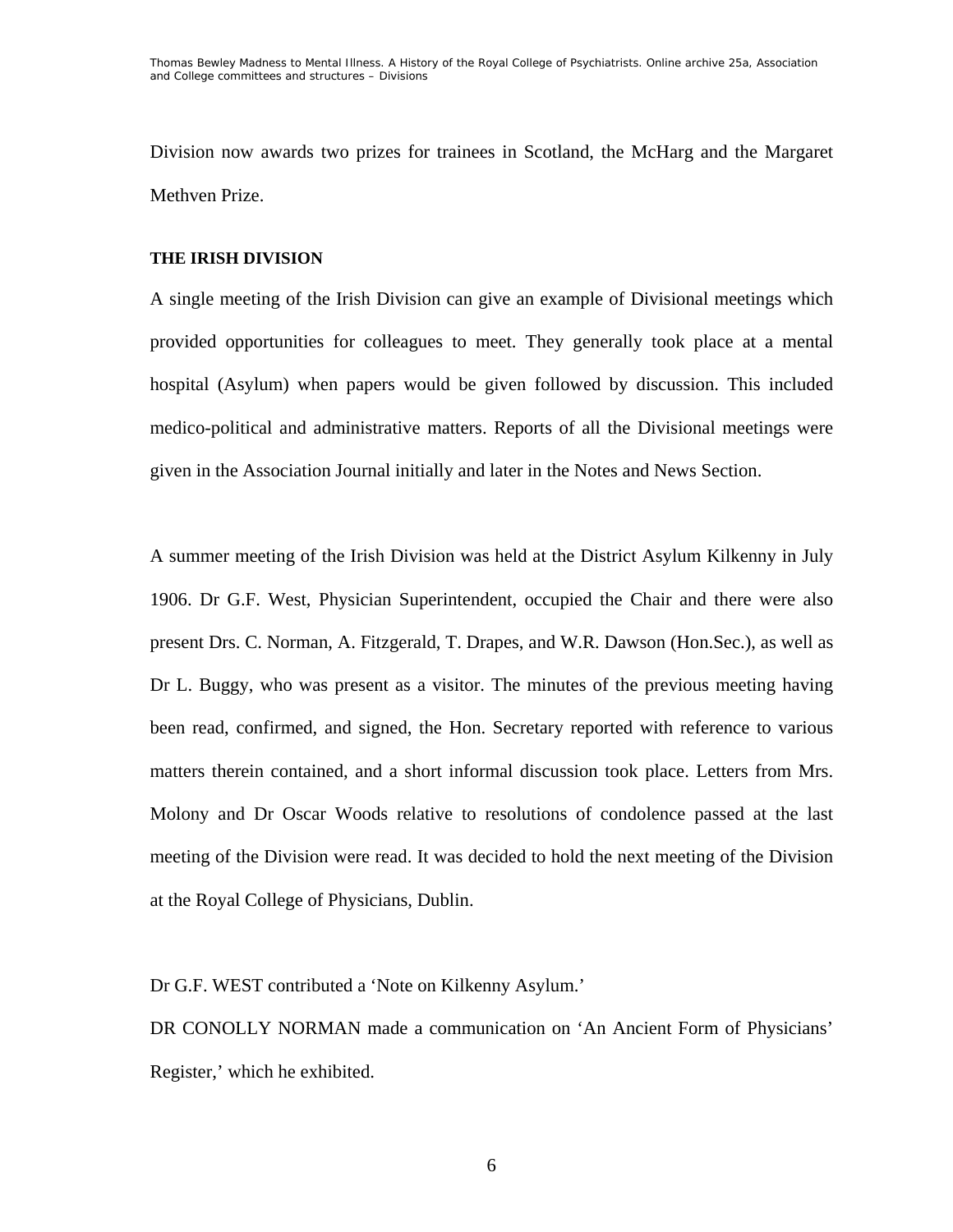A short discussion followed, in which most of those present joined, and the meeting terminated.

This account of a Divisional Meeting gives some idea of the local activities of a Division. Four years later the obituary of Dr Conolly Norman who gave the second presentation at this meeting drew attention to some of the other activities. When Dr Conolly Norman was President and the whole Association came to Dublin they were lavishly and hospitably entertained. His obituary also drew attention to one of the problems facing doctors in charge of asylums, the outbreaks of physical illness among asylum inmates which were not understood at the time. In Dr Conolly Norman's case a vitamin B deficiency disease, Beriberi. This account of a single meeting of a remote division of the Association should give some idea of the interests and activities of psychiatrists at the time and what was being done for patients. The psychiatrists were administrators and the patients were housed, clothed and fed. Their activities were on the farm or in housework (laundry, kitchen). Dr Conolly Norman's pre-First World War obituary shows a little of what they could, and could not do, and the way they liked to see themselves.

The Irish Division of the MPA became the Irish Division of the RMPA in 1926 and of the College in 1971. At that time it consisted of all members in Ireland. For many years a Fellow and Member from the South and a Fellow and Member from the North were the Irish Division representatives on the College Council. The chairman changed every two years alternating between one from the South and one from the North. The secretaries similarly came from the North and South in turn. There were problems for the psychiatrists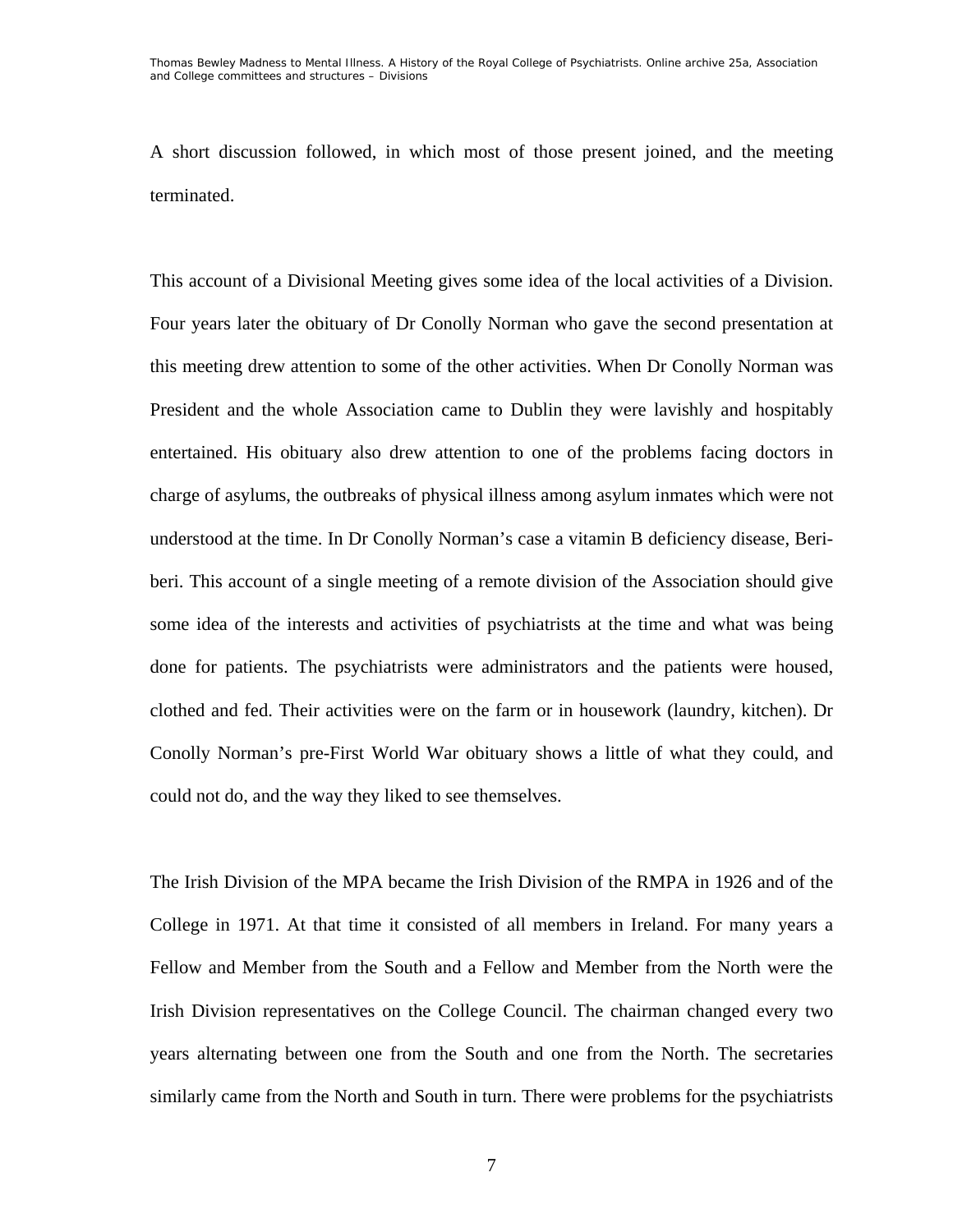in the South as the Department of Health did not wish to take advice from a British Royal College. For this reason the members of the Committee of the Division in the South for a time called themselves the Irish Association of Psychiatrists and all members in the South became simultaneously members of the College and the Association. A few Southern Irish members thought they ought to form an Independent College of their own but the realization that premises would be expensive and a fear on the part of trainees that their education/training might not be accepted for the MRCPsych meant that this suggestion never got off the ground.

A further change came about in October 2002. The Irish Division had developed two sections, the Irish Section and the Northern Ireland Section and the Irish Section adopted the name the Irish College of Psychiatrists (Coláiste Siciatraithe na h'Éireann) as their business name. Both the Northern Ireland Section and the Irish College had representations on the Executive and Finance Committee. The Irish College of Psychiatrists was established in this form in 2002 responding to the need for a stronger identity for the profession in Ireland. This had implications for the Northern Ireland Section of the Irish Division which then became a division in its own right. In order to continue the harmonious relationship between psychiatrists in the North and South the All-Ireland Institute of Psychiatry was set up in 2003 to act as the body to serve the joint interests of the Irish College of Psychiatrists and the Northern Ireland Division of the College for the whole of Ireland. Administrative, educational and medico-political tasks had been increasing since the 1970s and in 1994 an office of the College was opened in Dublin, based at hospital premises at Stillorgan Dublin. An administrator was appointed and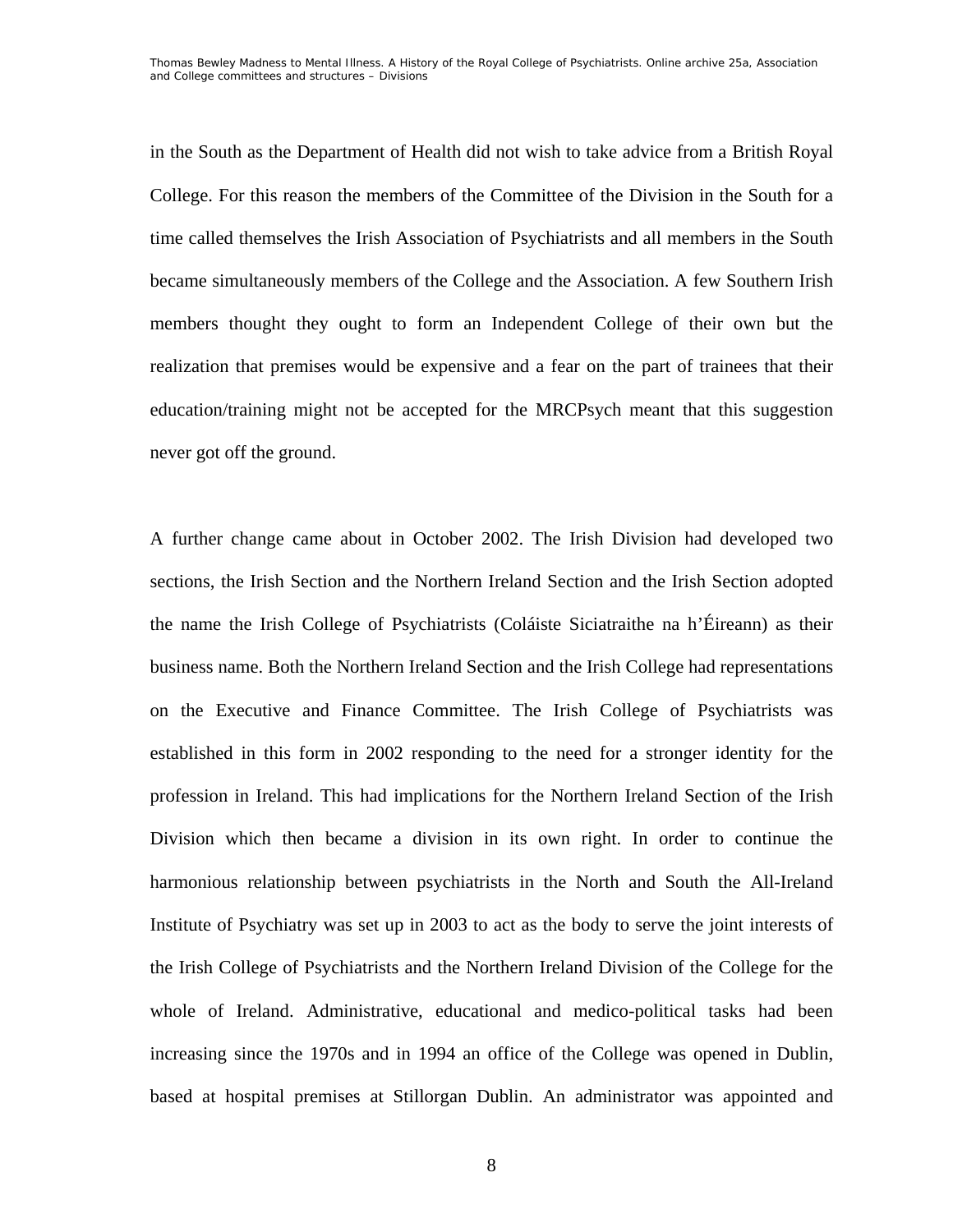business was put on a more formal footing. The office premises moved to St. Stephen's Green in 1998. The Northern Ireland Division also acquired premises and an administrator. Northern Ireland was developing new mental health legislation and the Division worked actively to influence it. They were also proactively linking in with the Northern Ireland Assembly.

# **THE ENGLISH DIVISIONS**

.

After 1897 England was divided into three regions:

 1. *Northern Division* included Cheshire, Cumberland, Derby, Durham, Lancashire, Leicester, Lincoln, Northumberland, Nottingham, Shropshire, Stafford, Warwick, Westmoreland, York, and North Wales.

 2. *South- Western* included Berks, Cornwall, Devon, Dorset, Gloucester, Hants, Hereford, Oxford, Somerset, Wilts, Worcester, and South Wales.

3. *South-Eastern* included Bucks, Cambridge, Essex, Herts, Kent, London, Middlesex, Norfolk, Northampton, Suffolk, Surrey, and Sussex.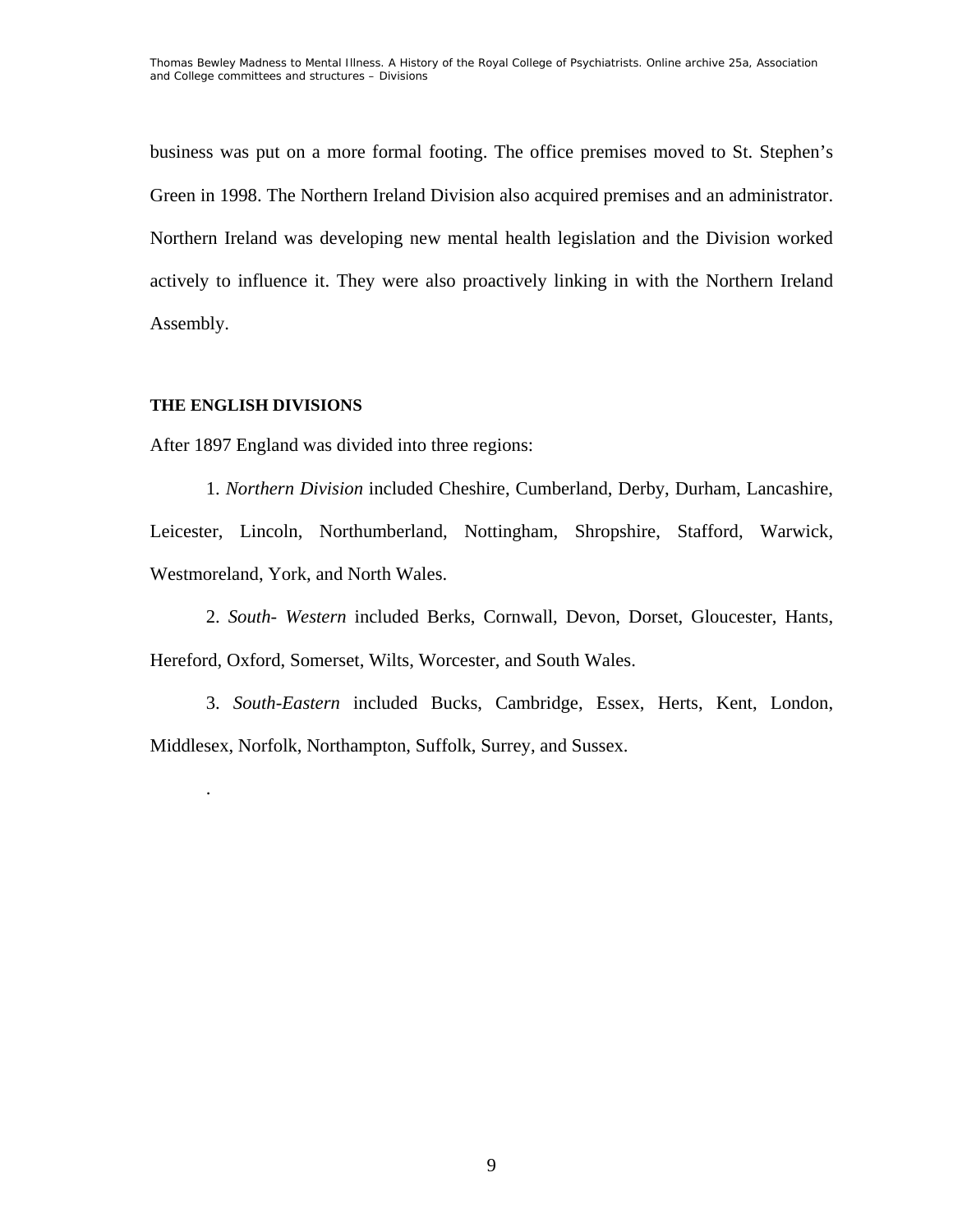The Boundaries of the Region were shown in a map in the Journal in October 1897.

# *Notes and News*

# **[Oct.,1897]**

# **OUtLINE MAP OF DIVISIONS**



The Boundaries of the Division remained unchanged until the Inception of the College in 1971. It was decided that two contiguous Regional Board Areas would form the new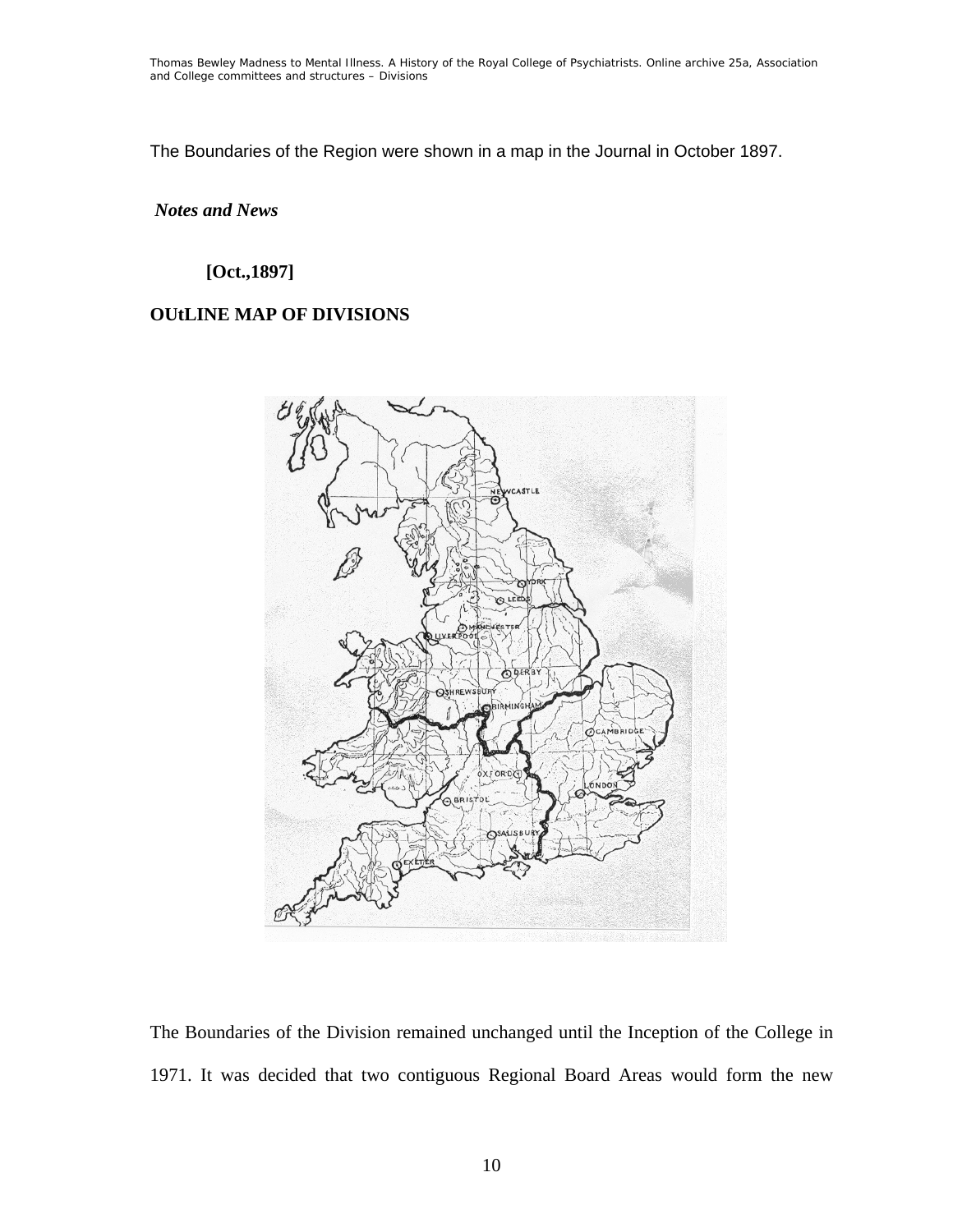Divisions. The new Divisional structure consisted of the Scottish, Irish and Welsh Divisions and seven separate English Divisions [North East; North West; Midlands; South Western; Chiltern and Thames Valley; East Anglian; Southern].

The pattern of activities of the Division was similar to the pattern described for Scotland with regional meetings, often at a mental hospital. The papers given at regional meetings could be published in the Journal and the minutes of these meetings were published in the Association's 'Notes and News'. The Divisional structure was again reorganised in 1995 in order to have College Divisions that would be contiguous with National Health Service Regions making eight Divisions in England as well as the Scottish, Irish and Welsh Divisions. A short account of the Trent Division can serve as a paradigm for the other English Divisions. Devolution led to great changes for Wales, Scotland and Ireland.

The Trent Division started in 1997. Its predecessors dated back to 1894. The interest of the Midlands was taken care of by the Northern and Midland Division, which began in 1897. The Midland Division (the immediate predecessor to the Trent Division) started functioning in 1972. The Midland Division covered the geographical area covered by the West Midland and Trent Regional Offices of the NHS and as a protocol, it was accepted that the Office bearers of the Division alternated between the two Regions and usually the Chair and the Honorary Secretary did not work in the same Region. The Executive Committee and the Divisional meetings were held at different locations alternating between the two Regions. It worked well. When the NHS was reorganised in 1997 the Council approved changes to the Divisional boundaries to be co terminus with the area covered by the Regional Offices of the newly defined NHS Executive. The Trent Division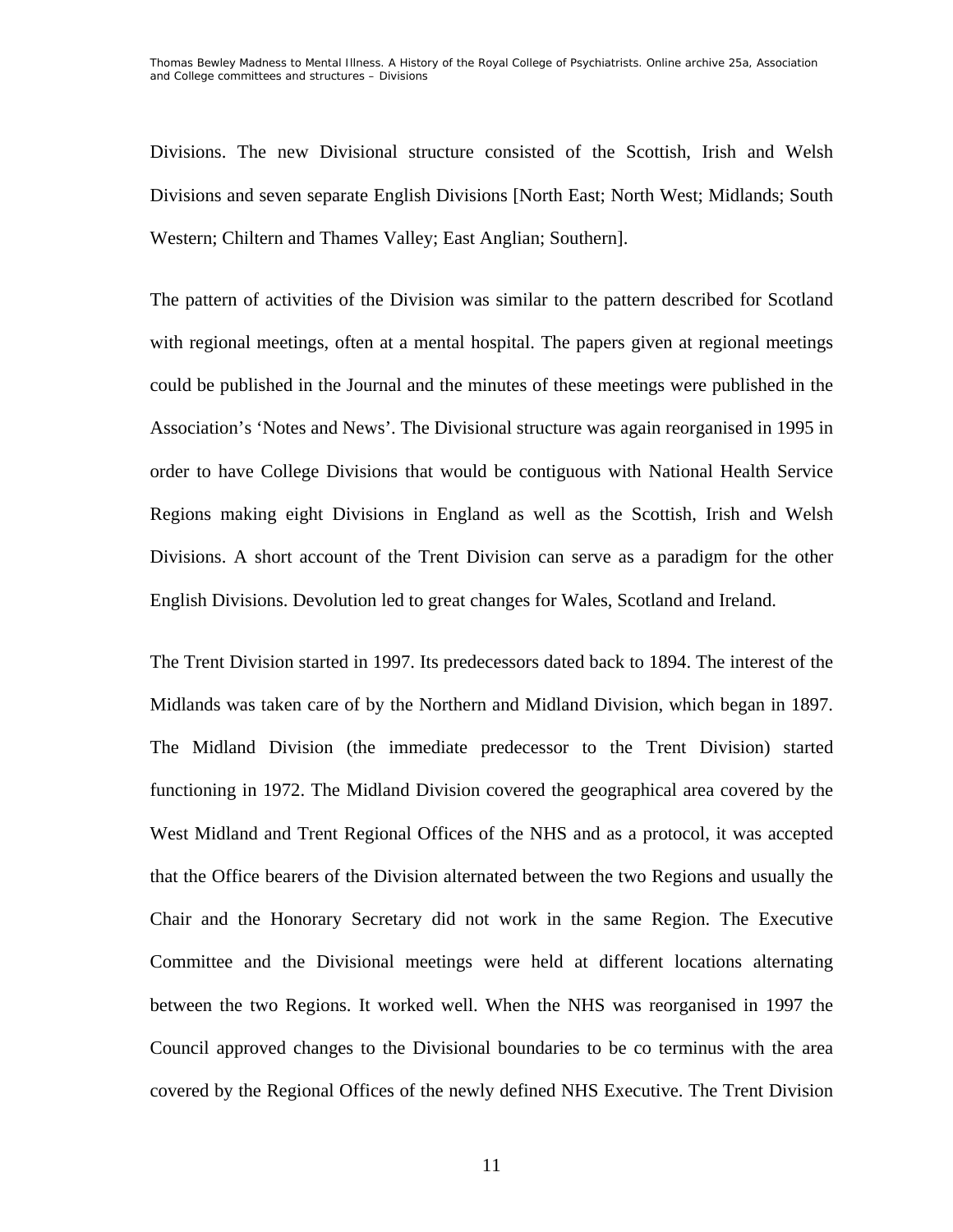worked very closely with the Trent NHS (E) and held successful annual joint meetings to discuss and debate issues of clinical importance. By then the Speciality Advisory Committees (of which Psychiatry was one) to the Regional Offices were dismantled thus leaving little or no room for Clinicians and Regional Officers to exchange ideas. Hospital Trusts were formed with almost total local control and management, with monitoring being one of the briefs given to the Regional Executives. The Trent Division was unique in that only one Regional Adviser of the College served the three Deaneries (North Trent in Sheffield, Mid Trent based in Nottingham and South Trent based in Leicester) as opposed to one Regional Adviser for each Deanery in the rest of the country. The Executive met quarterly. The Divisional meetings used to be held twice yearly, initially one of these being a residential meeting but because of increasing pressure of work these were reduced to one daylong meeting a year. Some 3 years ago it was possible to restore the Trent Research Presentation Prize for the trainees in the Division which had been postponed for a number of years because of lack of funds.

### **WELSH DIVISION**

Since devolution, the NHS in Wales has followed a different path from that of the NHS in other parts of the UK. The Welsh Division has adapted to these changes and has been trying to work out the most effective means of influencing and commenting on those NHS reforms of greatest importance to psychiatry.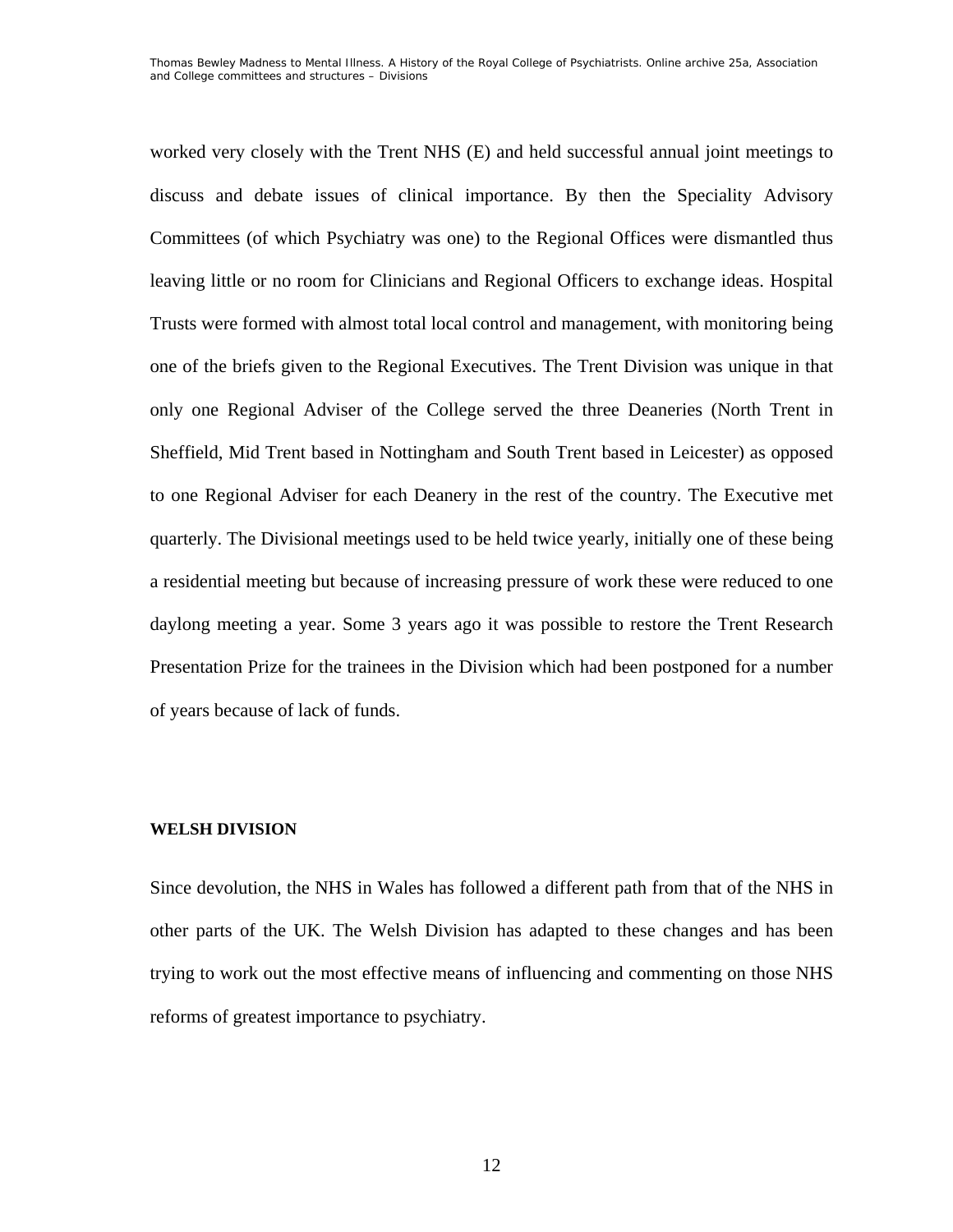To those ends the Divisional Executive advises the Welsh Medical Committee, the main source of professional advice to the Assembly, and the Division Chairman sits on the Academy of Medical Royal Colleges in Wales. Individual College members have contributed to working parties responsible for, among other things, strategies for the development of adult psychiatric services, child and adolescent mental health services and learning disability services. Also, Professor Richard Williams was an influential contributor to the Carlisle Review which may well turn out to have implications for services in the UK as a whole. Recently there has been the issuing of the National Service Framework for adult mental health services in Wales, the interpretation and implementation of which will necessitate close monitoring by and contribution from the Division. Issues of concern to the Division have been psychiatric recruitment and retention at SpR and consultant levels and the Division has had assistance from the National Assembly to look into the issue in Wales. There is some concern that senior psychiatric staff may be lost to other parts of the UK unless psychiatric developments in Wales are strongly supported by the National Assembly.

### **INTERNATIONAL DIVISIONS AND INTERNATIONAL ASSOCIATES**

Although the College has always had an international perspective, the establishment of a Board of International Affairs gave a new impetus to this area of its activities. Set up to address the needs of Members residing overseas, it enjoyed the support of those living and working in the United Kingdom and Ireland, manifested by the way in which the College and its various committees have acknowledged the need to look outwards more than it did in the past. The College aimed to develop new partnerships so that it can play an active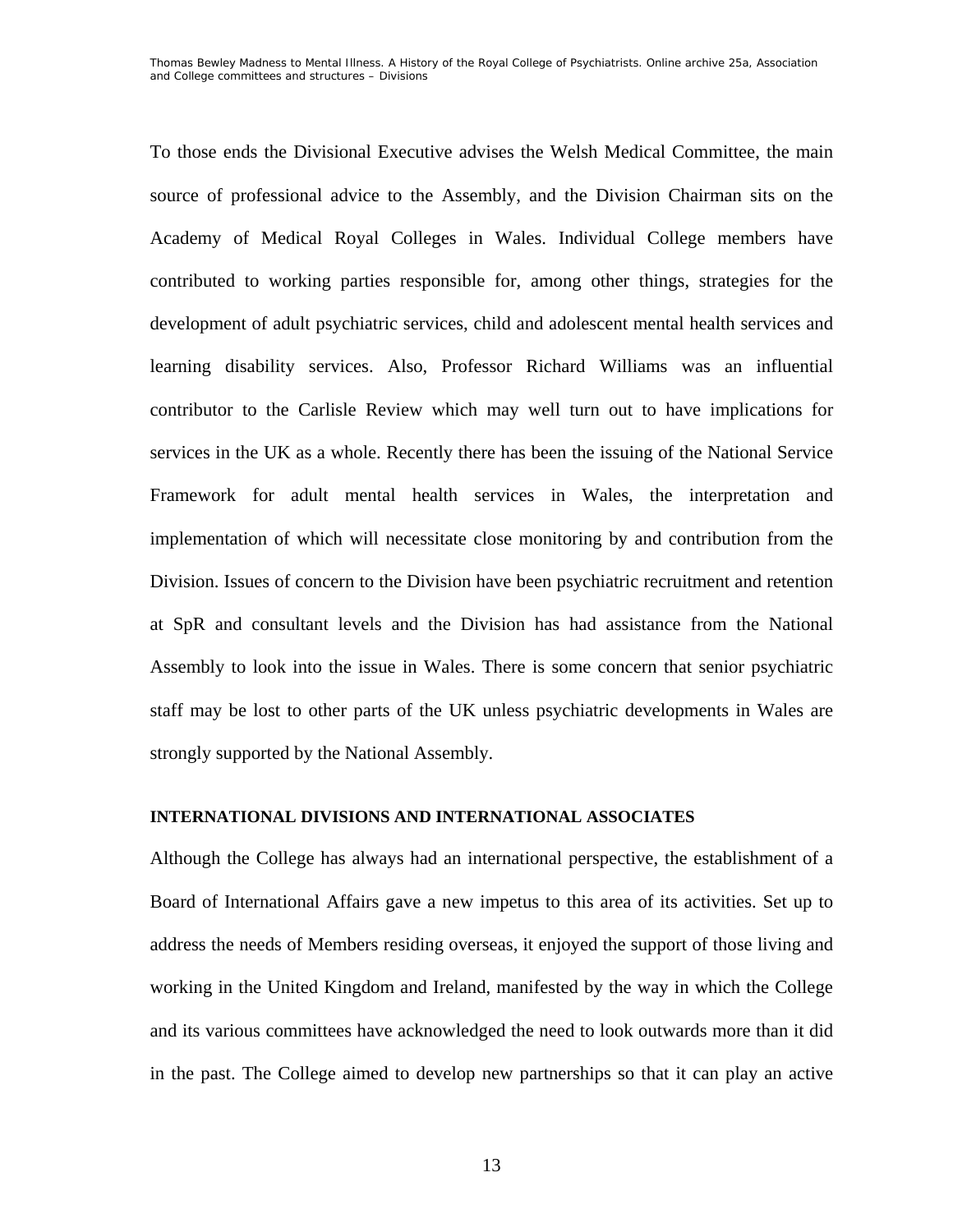role in international psychiatry for the benefit of all those suffering from mental illness. The College has developed International Divisions and International Associateships. These were approved by the Privy Council of the UK and were formally established at the College's annual meeting in July 2004. The main objective of the International Divisions is to facilitate communication between the different countries in a region and to promote discussion about psychiatry. They focus on enhancing collaboration and co-operation in the training of psychiatrists, on facilitating professional development and on increasing the professional standing of all staff in the field of psychiatry and mental health. The aim of the College was to build on the successes of earlier overseas groups and bring the Members and Fellows of the College together across national boundaries in local coalitions to better support mental health and benefit individuals as well as institutions.

Creation of International Divisions offers an opportunity to provide a coherent, professional and responsive regional approach to training and educational activities in psychiatry and mental health. It is hoped that this multinational activity will engage the interests and enthusiasm of psychiatrists and psychiatric associations in countries in the region and that this will foster research and evaluation activities so that practice and experience can be shared widely. The International Divisions may become an influence on national policies for improving standards of care and encouraging de-stigmatisation of mental illness. They hope to provide tangible support and benefit to individual psychiatrists and their institutions, and steadily raise the standing and status of psychiatry as a discipline.